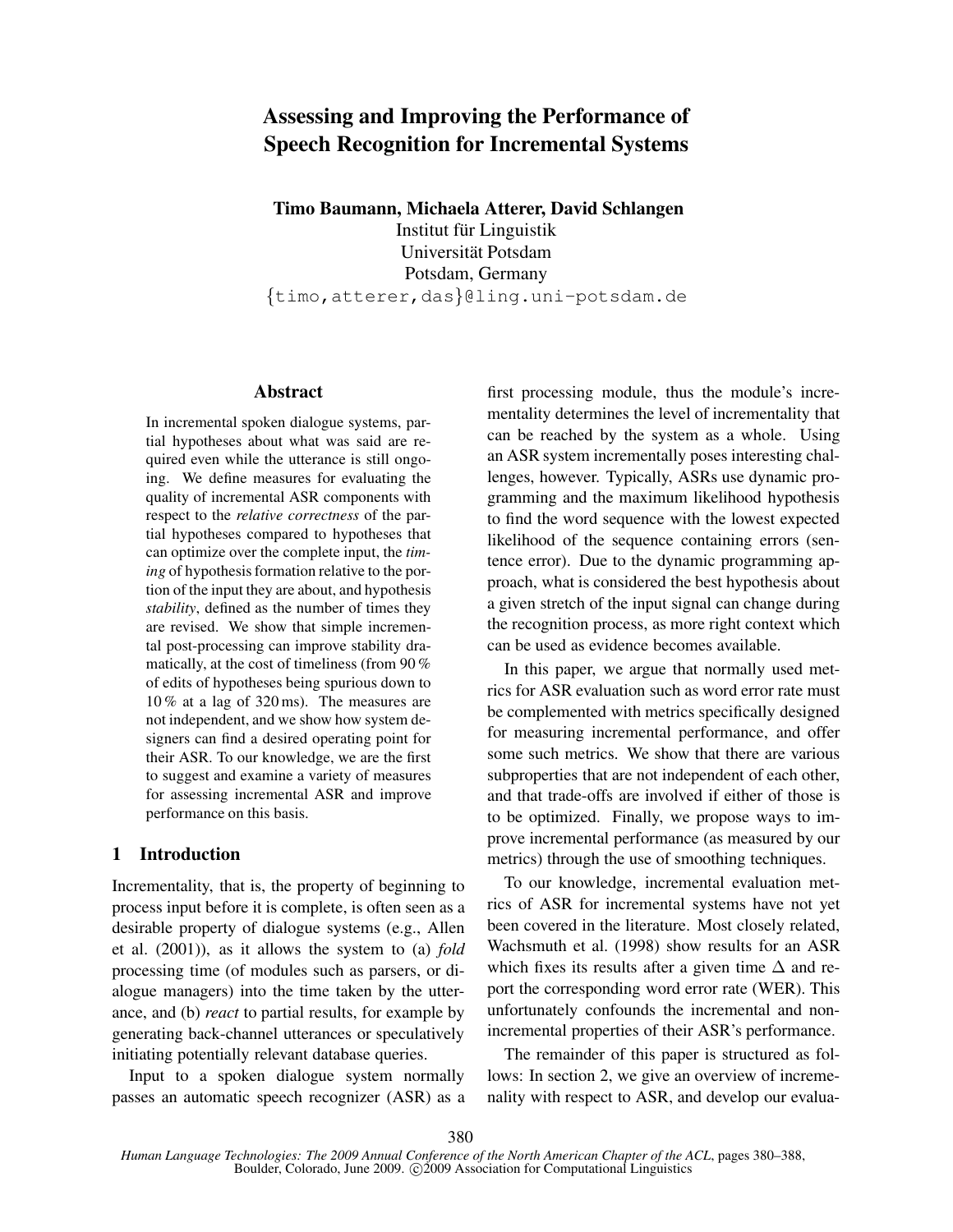tion metrics. Section 3 describes the setup and data that we used in our experiments, and reports and discusses some basic measures for different variants of the setup. In section 4 we propose and discuss two orthogonal methods that improve incremental performance: using right context and using message smoothing, which show different properties with regard to our measures. Finally, in section 5 we sum up and point to future directions.

# **2 Incrementality and Evaluation Measures for Incremental ASR**

In a modular system, an *incremental module* is one that generates (partial) responses while input is still ongoing and makes these available to other modules (Kilger and Finkler, 1995). ASR modules that use token passing (Young et al., 1989) can easily be adapted to output a new, *live* hypothesis after processing of every input frame (often that is every 10 ms). In an incremental system we are able to get partial results from these hypotheses as soon as they become available – or rather as soon as they can be trusted. As mentioned above, hypotheses are only tentative, and may be revised when more right context becomes available. Modules consuming the output of an incremental ASR hence must be able to deal with such revisions. There is a first trade-off here: Depending on how costly revision is for later modules (which after all may need to revise any hypotheses which they themselves based on the nowrevised input), it may be better to reduce the incrementality a bit  $-$  in the sense that partial information is produced less often, and hence new words for example are recognised later – if that buys stability (fewer revisions). Also, ignoring some incremental results that are likely to be wrong may increase system performance. Defining these notions more precisely is the aim of this section.

#### **2.1 Relative Correctness**

We define a hypothesis at time  $t (hyp<sub>t</sub>)$  as consisting of a sequence  $w_{hyp_t}$  of words predicted by the ASR at time  $t$ .<sup>1</sup> As an example figure 1 shows



Figure 1: *Live* ASR hypotheses during incremental recognition. Edit messages (see section 2.2) are shown on the right when words are added  $(\oplus)$  or revoked  $(\ominus)$ . For the word "zwei" WFC and WFF (see section 2.3) are shown at the bottom.

a sequence of incrementally produced hypotheses. (Note that this is an artificial example, showing only a few illustratory and interesting hypotheses. In a real recognition system, the hypothesis frequency is of course much higher, with much repetition of similar hypotheses at consecutive frames.)

The question now is how we can evaluate the quality of a hypothesis at the time  $t$  it is produced. It is reasonable to only expect this hypothesis to say something (correct or not) about the input up to time t – unless we want the ASR to *predict*, in which case we want it to make assumptions about times beyond  $t$  (see section 4.1). There are two candidates for the yardstick against which the partial hypotheses could be compared: First, one could take the *actually* spoken words, computing measures such as word error rate. The other option, which is the one taken here, is to take as the gold standard the final hypothesis produced by the ASR when it has all evidence avail-

<sup>&</sup>lt;sup>1</sup>In this paper, we only deal with one-best ASR. We believe that there are no principled differences when generalising to nbest hypotheses, but will explore this in detail in future work.

We also abstract away from changes in the hypothesised start and end times of the words in the sequence. It often happens that

the ASR's assumptions about the position of the word boundaries change, even if the word sequence stays constant. If, as we assume here, later modules do not use this timing information, we can consider two hypotheses that only differ in boundary placement as identical.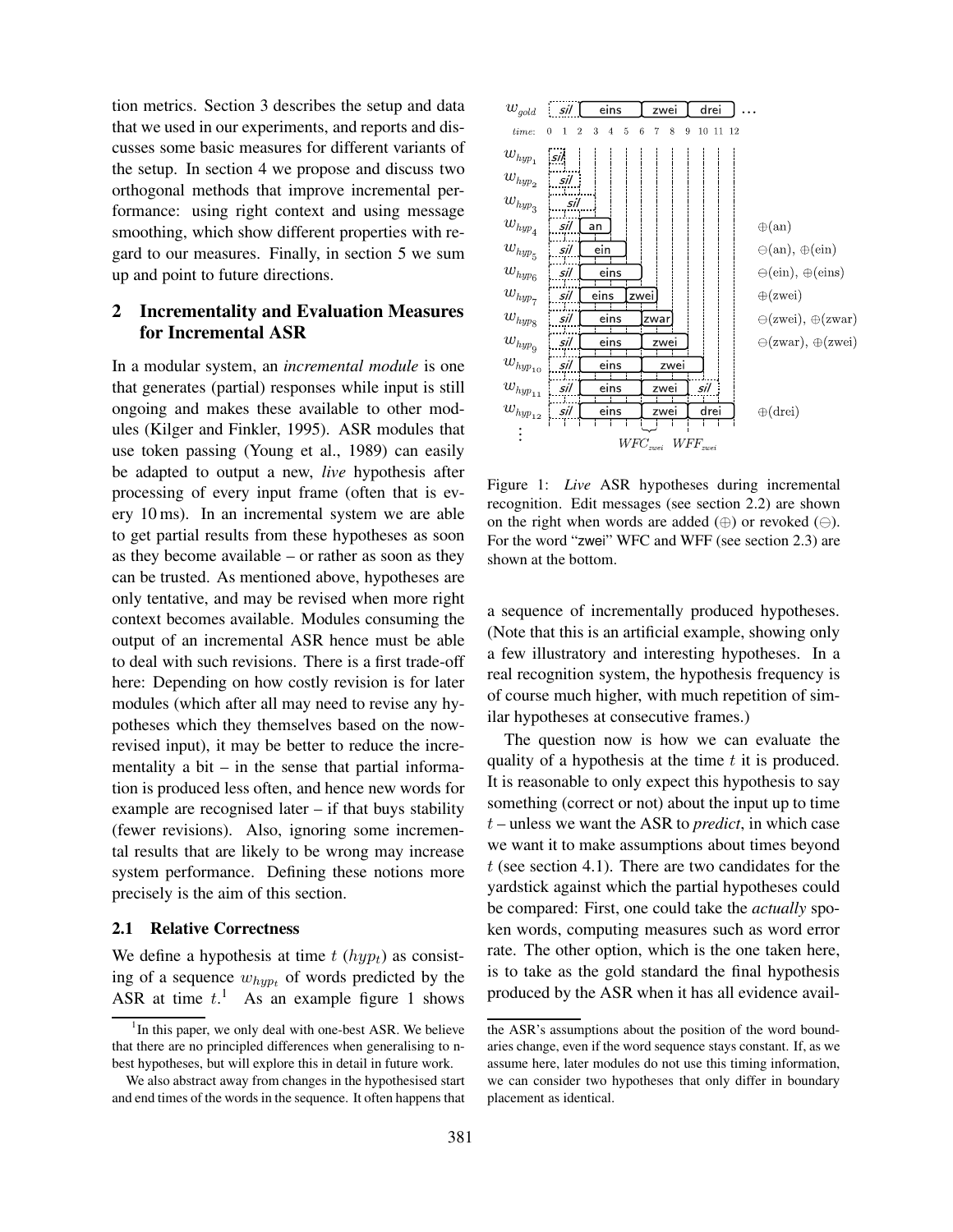able (i.e., when the utterance is complete). This is more meaningful for our purpose, as it relates the informativity of the partial hypothesis to what can be expected if the ASR can do all its internal optimisations, and not to the factually correct sequence that the ASR might not be able to recognise even with all information present. This latter problem is already captured in the conventional non-incremental performance measures.

In our metrics in this paper, we hence take as gold standard  $(w_{\text{gold}})$  the final, non-incremental hypothesis of the ASR (which, to reiterate this point, might be factually incorrect, that is, might contain word errors). We define a module's incremental response at time  $t$   $(w_{hyp_t})$  as *relatively correct* (*r-correct*), iff it is equal to the non-incremental hypothesis up to time t:  $w_{hyp_{tt}} = w_{gold_t}$ . Hence, in figure 1 above, hypotheses 1, 2, 6, 7, 9 and 12 are r-correct.<sup>2</sup> We call the normalised rate of r-correct responses of a module its (average) *r-correctness*.

As defined above, the criterion for r-correctness is still pretty strict, as it demands of the ASR that words on the right edge are recognised even from the first frame on. For example,  $w_{hyp10}$  in figure 1 is not r-correct, because  $w_{gold10}$  (that part of  $w_{gold}$ that ends where  $w_{hyp10}$  ends) already spans parts of the word "drei" which has not yet been picked up by the incremental recognition. A relaxed notion of correctness hence is *prefix-correctness*, which requires only that  $w_{hyp_t}$  be a prefix of  $w_{gold_t}$ . (Hypotheses 3 and 10 in figure 1 are p-correct, as are all r-correct hypotheses.) It should be noted though that p-correctness is too forgiving to be used directly as an optimization target: in the example in figure 1, a module that only ever produces empty hypotheses would trivally achieve perfect p-correctness (as this is always a prefix of  $w_{aold}$ ).

#### **2.2 Edit Overhead**

The measures defined so far capture only static aspects of the incremental performance of a module and do not say anything about the dynamics of the recognition process. To capture this, we look at the changes between subsequent partial hypotheses. There are three ways in which an hypothesis  $hyp_{t+1}$ 

can be different from hyp<sup>t</sup> : there can be an *extension* of the word sequence, a *revokation*, or a *revision* of the last words in the sequence. $3$  These differences can be expressed as *edit messages*, where extending a sequence by one word would require an *add* message  $(\oplus)$ , deleting the last word in the sequence a *revoke* message (⊖), and exchange of the last word would require two messages, one to revoke the old and one to add the new word.<sup>4</sup>

Now, an incrementally perfect ASR would only generate extensions, adding new words at the right edge; thus, there would be exactly as many edit messages as there are words in  $w_{gold}$ . In reality, there are typically many more changes, and hence many spurious edits (see below for characteristic rates in our data). We call the rate of spurious edits the *edit overhead* (EO). For figure 1 above, this is  $\frac{8}{11}$ : There are 11 edits (as shown in the figure), while we'd expect only 3 (one  $\oplus$  for each word in the final result). Hence, 8 edits are spurious.

This measure corresponds directly to the amount of unnecessary activity a consumer of the ASR's output performs when it reacts swiftly to words that may be revoked later on. If the consumer is able to robustly cope with parallel hypotheses (for example by building a lattice-like structure), a high EO may not be problematic, but if revisions are costly for later modules (or even impossible because action has already been taken), we would like EO to be as low as possible. This can be achieved by not sending edit messages unconditionally as soon as words change in the ASR's current hypothesis, using strategies as outlined in section 4. Obviously, deferring or suppressing messages results in delays, a topic to which we turn in the following section, where we define measures for the response time of ASR.

#### **2.3 Timing Measures**

So far, our measures capture characteristics about the complete recognition process. We now turn to the timing of the recognition of individual words. For this, we again take the output of the ASR when all signal is present (i.e.,  $w_{gold}$ ) as the basis. There

 $2^2$ The timing in hypothesis 7 is not correct – but this does not matter to our notion of correctness (see footnote 1).

<sup>&</sup>lt;sup>3</sup>As fourth and most frequent alternative, consecutive hypotheses do not change at all.

<sup>4</sup>Revision could also be seen as a third atomic operation, as in standard ASR evaluation (then called "substitution"). To keep things simple, we only regard two atomic operations.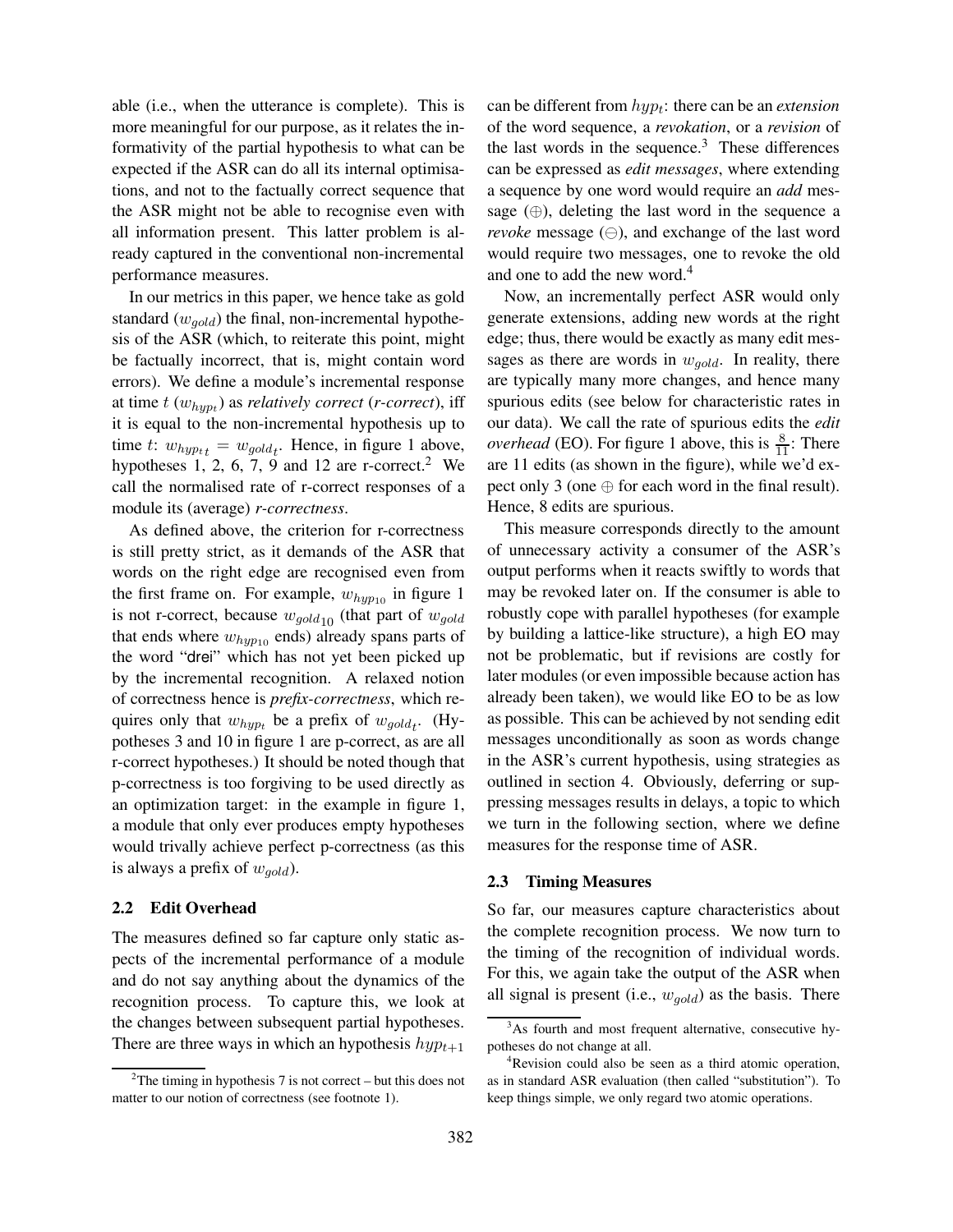are two things we may be interested in. First, we may want to know when is the first time that a certain word appears in the correct position in the sequence (or equivalently, when its first correct *add* edit message is sent), expressed in relation to its boundaries in  $w_{gold}$ . We measure this event, the first time that the ASR was right about a word, relative to its gold beginning. We call the measure *word first correct response* (WFC). As a concrete example take  $hyp<sub>7</sub>$ in figure 1. At this point, the word "zwei" is first hypothesised. Compared to the beginning of the word in  $w_{gold}$ , this point  $(t_7)$  has a delay of 1 frame (the frames are illustrated by the dashed lines).

As explained above, it may very well be the case that for a brief while another hypothesis, not r-correct w.r.t.  $w_{gold}$ , may be favoured (cf. the word "zwar" in the example in the figure). Another measure we hence might also be interested in is when our word hypothesis starts remaining stable or, in other words, becomes final. We measure this event relative to the end of the word in the gold standard. We call it *word first final response* (WFF). In our example, again for "zwei", this is  $t_9$ , which has a distance of 0 to the right boundary of the word in  $w_{gold}$ .

In principle, we could use both anchor points (the left vs. the right edge of a word) for either measure or use a word-relative scale, but for simplicity's sake we restrict ourselves to one anchor point each.

Under normal conditions, we expect WFC to be positive. The better the incremental ASR, the closer to 0 it will be. WFC is not a measure we can easily optimize. We would either have to enumerate the whole language model or use external non-ASR knowledge to predict continuations of the word sequence before the word in question has started. This would increase EO. In principle, we are rather interested in accepting an increase in WFC, when we delay messages in order to decrease EO.

WFF however, can reach values below 0. It converges towards the negative average of word length as an incremental ASR improves. For nonincremental ASR it would be positive: the average distance beween the sentence end and word end. WFF is a measure we can strive to reduce by sending fewer (especially fewer wrong) messages.

Another property we might be interested in optimizing is the time it takes from the first correct hypothesis to stabilize to a final hypothesis. We compute this *correction time* as the difference in time between WFF and WFC. $5$  A correction time of 0 indicates that there was no correction, i.e. the ASR was immediately correct about a word, something which we would like to happen as often as possible.

Note that these are measures for each word in each processed utterance, and we will use distributional parameters of these timing measures (means and standard deviations) as metrics for the performance of the incremental setups described later.

#### **2.4 Summary of Measures**

In this section, we first described measures that evaluate the overall *correctness* of incrementally produced ASR hypotheses, not taking into account their sequential nature. We then turned to the dynamics of how the current hypothesis evolves in a way which we consider important for a consumer of incremental ASR, namely the *overhead* that results from edits to the hypothesis. Finally, we looked at the timing of individual messages with regard to first correct (potentially unstable) occurrence (WFC) and stability (WFF). In the next section, we use the measures defined here to characterize the incremental performance of our ASR, before we discuss ways to improve incremental performance in section 4.

#### **3 Setup, Corpora and Base Measurements**

We use the large-vocabulary continuous-speech recognition framework Sphinx-4 (Walker et al., 2004) for our experiments, using the built-in Lex-Tree decoder, extended by us to provide incremental results. We built acoustic models for German, based on a small corpus of spontaneous instructions in a puzzle building domain,<sup>6</sup> and the Kiel corpus of read speech (IPDS, 1994). We use a trigram language model that is based on the puzzle domain transcriptions. As test data we use 85 recordings of two speakers (unknown to the acoustic model) that speak sentences similar to those in the puzzle domain.

We do not yet use recognition rescoring to optimize for word error rate, but just the ASR's best hypotheses which optimize for low sentence error. Incremental rescoring mechanisms such as that of

<sup>&</sup>lt;sup>5</sup>In figure 1, the correction time for "zwei" is  $9 - 7 = 2$ .

<sup>6</sup>Available from http://www.voxforge.org/ home/downloads/speech/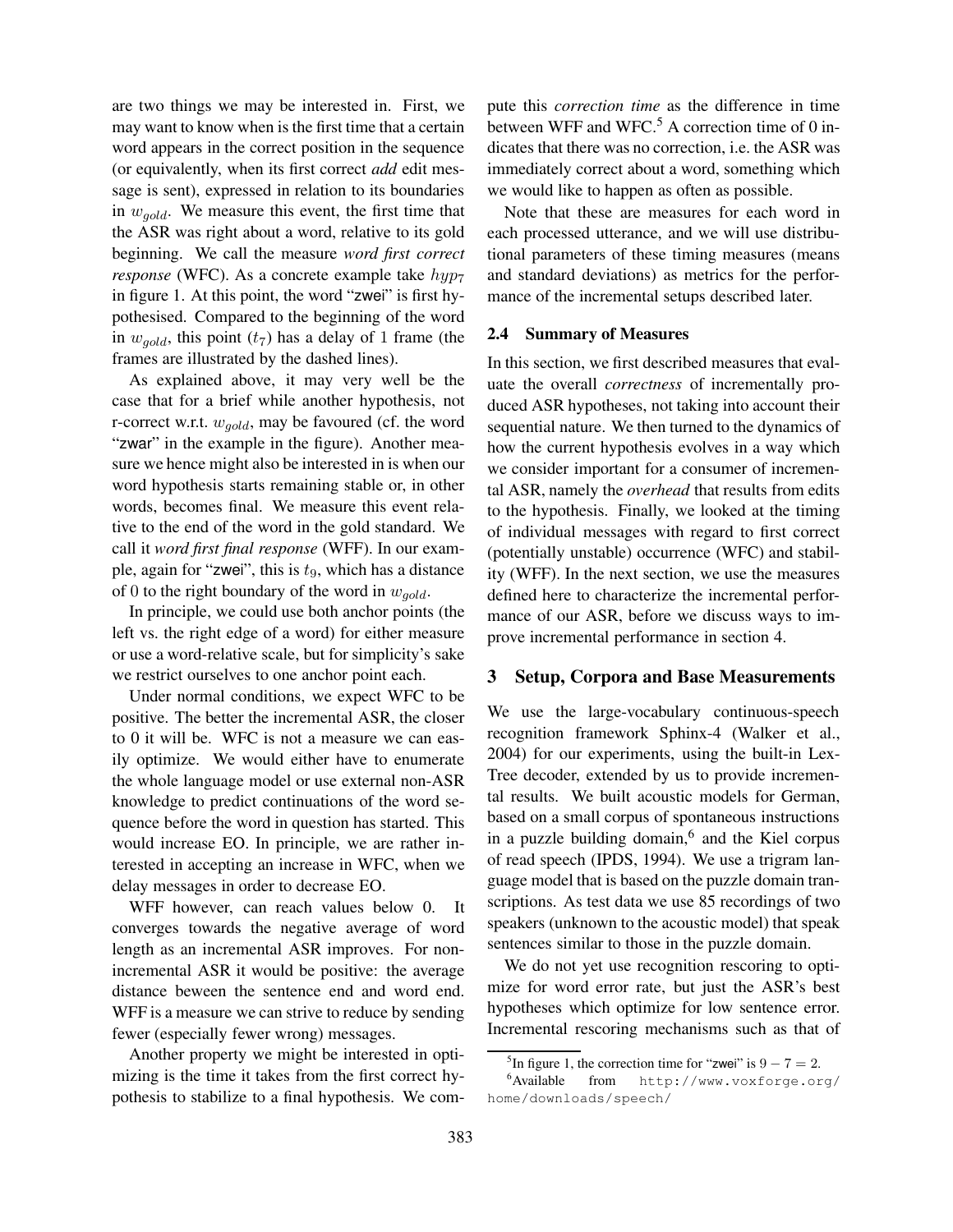| SER (non-incremental)     | 68.2%                           |
|---------------------------|---------------------------------|
| WER (non-incremental)     | 18.8%                           |
| r-correct (cropped)       | $30.9\%$                        |
| p-correct (cropped)       | 53.1%                           |
| edit overhead             | 90.5%                           |
| mean word duration        | 0.378 s                         |
| WFC: mean, stddev, median | $0.276$ s, $0.186$ s, $0.230$ s |
| WFF: mean, stddev, median | $0.004$ s, $0.268$ s, $-0.06$ s |
| immediately correct       | 58.6%                           |

Table 1: Base measurements on our data

Razik et al. (2008) to optimize ASR performance are orthogonal to the approaches presented in section 4 and could well be incorporated to further improve incremental performance.

The individual recordings in our corpus are fairly short (5.5 seconds on average) and include a bit of silence at the beginning and end. Obviously, recognizing silence is much easier than recognizing words. To make our results more meaningful for continuous speech, we crop away all ASR hypotheses from before and after the active recognition process.<sup>7</sup> While this reduces our performance in terms of correctness (we crop away areas with nearly 100 % correctness), it has no impact on the edit overhead, as the number of changes in  $w_{curr}$  remains unchanged, and also no impact on the timing measures as all word boundaries remain the same.

#### **3.1 Base Measurements**

Table 1 characterises our ASR module (on our data) in terms of the metrics defined in section 2. Additionally we state *sentence error rate*, as the rate of sentences that contain at least one error, and word error rate computed in the usual way, as well as the mean duration of words in our corpus (as nonincrementally measured for our ASR).

We see that correctness is quite low. This is mostly due to the jitter that the evolving current hypothesis shows in its last few frames, jumping back and forth between highly-ranked alternatives. Also, our ASR only predicts words once there is acoustic evidence for several phonemes and every phoneme (being modelled by 3 HMM states) must have a duration of at least 3 frames. Thus, some errors relative to the final hypothesis occur because the ASR



Figure 2: Distribution of correction times (WFF − WFC).

only hypothesizes about words once they already have a certain duration (and hence preceding hypotheses are not r-correct). The difference between r-correctness and p-correctness (20 % in our case) may be largely attributed to this fact.

The edit overhead of 90.5 % means that for every neccessary add message, there are nine superfluous (add or revoke) messages. Thus, a consumer of the ASR output would have to recompute its results ten times on average. In an incremental system, this consumer might itself output messages and further revise decisions as information from other modules becomes available, leading to a tremendous amount of changes in the system state. As ASR is the first module in an incremental spoken dialogue system, reducing the edit overhead is essential for overall system performance.

On average, the correct hypothesis about a word becomes available 276 ms after the word has started (WFC). With a mean word duration of 378 ms this means that information becomes available after roughly  $\frac{3}{4}$  of the word have been spoken. Notice though that the median is somewhat lower than the mean, implying that this time is lower for most words and much higher for some words. In fact, the maximum for WFC in our data is 1.38 s.

On average, a word becomes final (i.e. is not changed anymore) when it has ended  $(mean(WFF) = 0.004)$ . Again, the median is lower, indicating the unnormal distribution of WFF (more often lower, sometimes much higher).

Of all words, 58.6 % were immediately correctly

 $7$ In figure 1, hypotheses 1, 2 and 3 would be cropped away.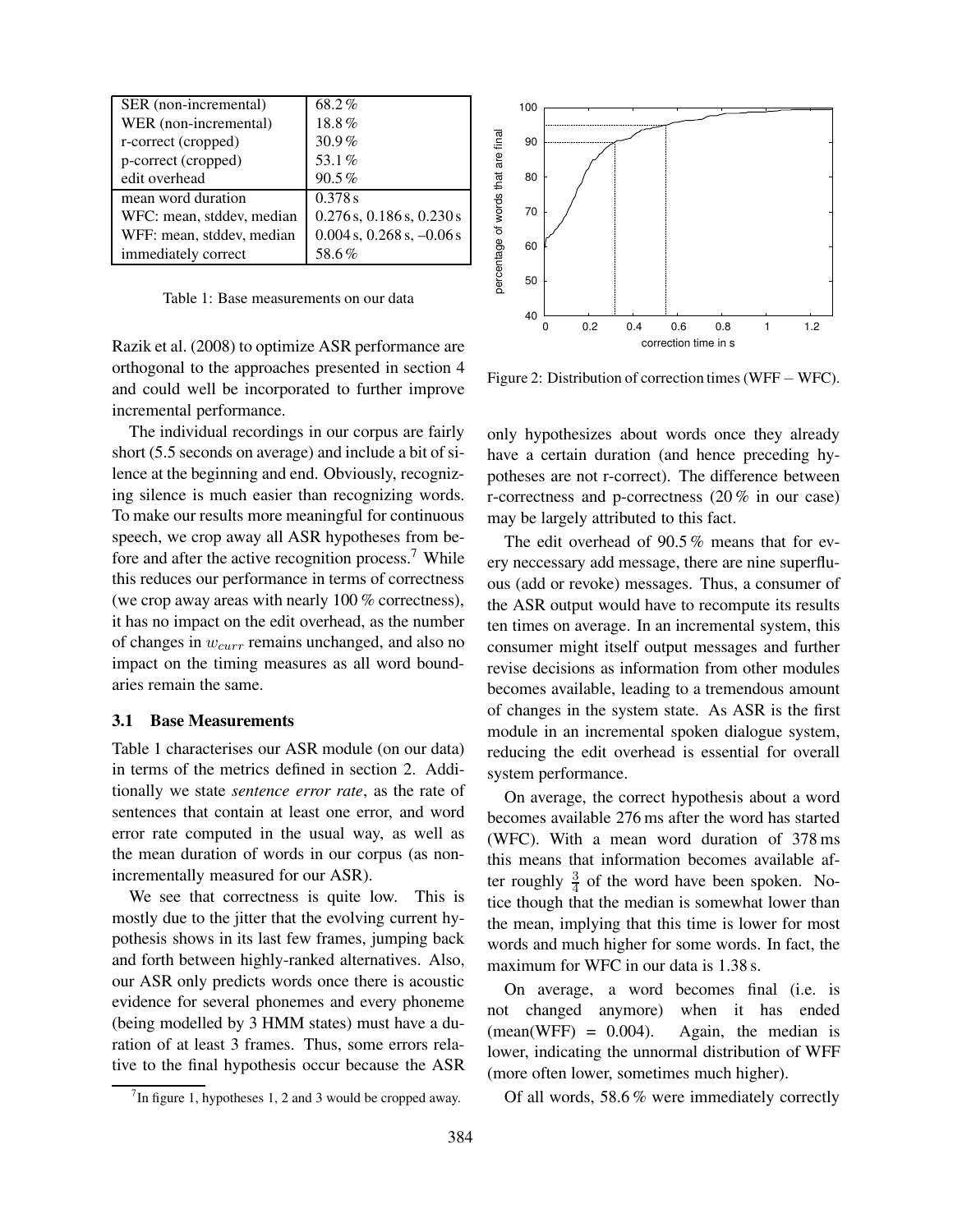

Figure 3: Correctness, Edit Overhead and Word Error Rate (WER) with varied language model weight and unaltered audio.

hypothesized by the ASR. Figure 2 plots the percentage of words with correction times equal to or lower than the time on the x-axis. While this starts at the initial 58.6 % of words that were immediately correct, it rises above 90 % for a correction time of 320 ms and above 95 % for 550 ms. Inversely this means that we can be certain to 90 % (or 95 %) that a current correct hypothesis about a word will not change anymore once it has not been revoked for 320 ms (or 550 ms respectively).

Knowing (or assuming with some certainty) that a hypothesis is final allows us, to *commit* ourselves to this hypothesis. This allows for reduced computational overhead (as alternative hypotheses can be abandoned) and is crucial if action is to be taken that cannot be revoked later on (as for example, initiating a response from the dialogue system). Figure 2 allows us to choose an *operating point* for commitment with respect to hypothesis age and certainty.

#### **3.2 Variations of the Setup**

In setting up our system we did not yet strive for best (non-incremental) performance; this would have required much more training material and parameter tweaking. We were more interested here in exploring general questions related to incremental ASR, and in developing approaches to improve incremental performance (see section 4), which we see as a problem that is independent from that of improving performance measures like (overall) accuracy.

To test how independent our measures are on de-



Figure 4: Correctness, Edit Overhead and Word Error Rate (WER) with additive noise (LM weight set to 8).

tails of the specific setting, such as quality of the audio material and of the language model, we varied these factors systematically, by adding white noise to the audio and changing the language model weight relative to the acoustic model. We varied the noise to produce signal to noise ratios ranging from hardly audible  $(-20 \text{ dB})$ , through annoying noise (−10 dB) to barely understandable audio (0 dB).

Figure 3 gives an overview of the ASRperformance with different LM weights and figure 4 with degraded audio signals. Overall, we see that r-correctness and EO change little with different LM and AM performance and correspondigly degraded WER. A tendency can be seen that larger LM weights result in higher correctness and lower EO. A larger LM weight leads to less influence of acoustic events which dynamically change hypotheses, while the static knowledge from the LM becomes more important. Surprisingly, WER improved with the addition of slight noise, which we assume is due to differences in recording conditions between our test data and the training data of the acoustic model.

In the following experiments as well as in the data in table 1 above, we use a language model weight of 8 and unaltered audio.

#### **4 Improving Incremental Performance**

In the previous section we have shown how a standard ASR that incrementally outputs partial hypotheses after each frame processed performs with regard to our measures and showed that they remain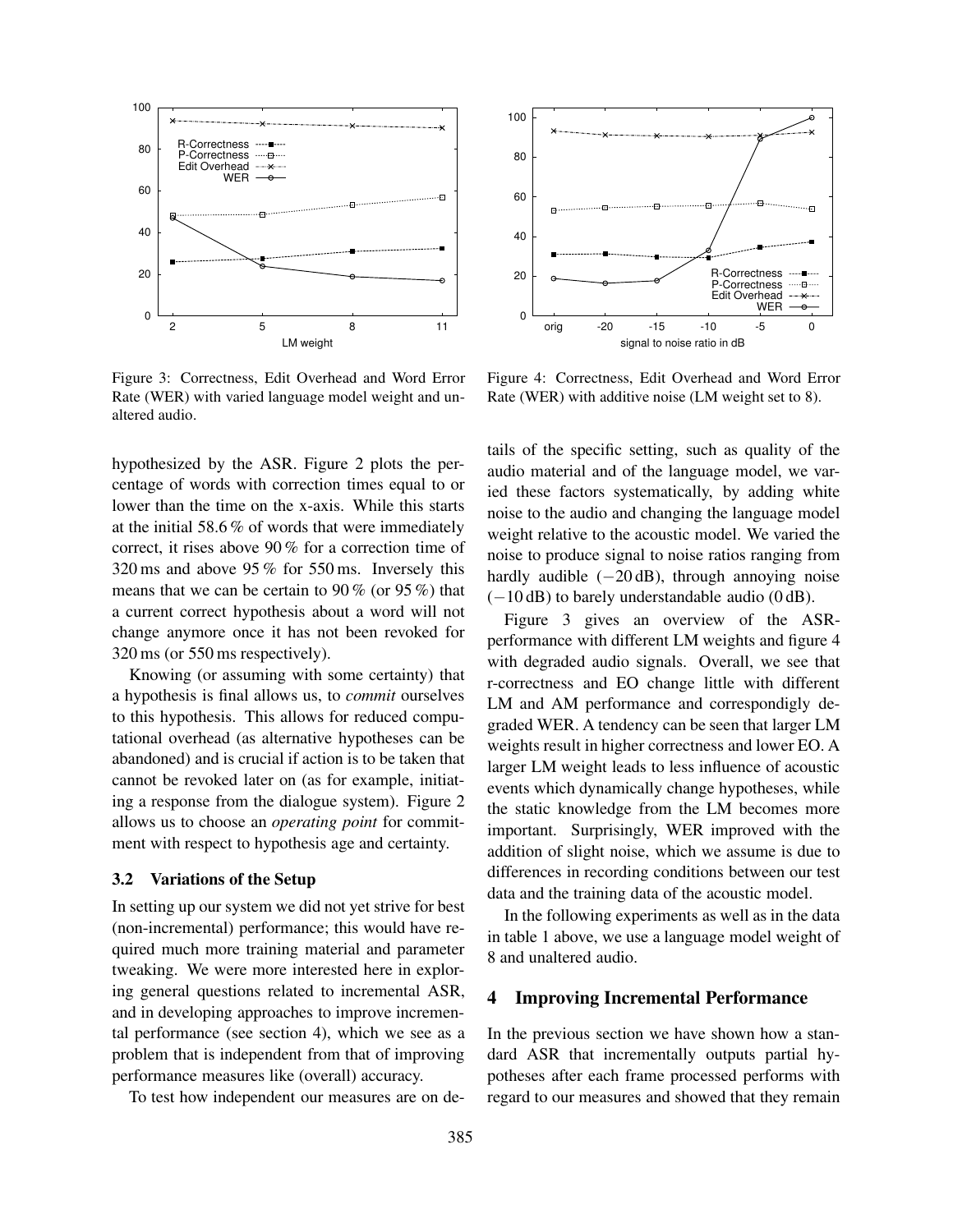stable in different acoustic conditions and with differing LM weights. We now discuss ways of incrementally post-processing ASR hypotheses in order to improve selected measures.

We particularly look for ways to improve EO; that is, we want to reduce the amount of wrong hypotheses and resulting spurious edits that deteriorate later modules' performance, while still being as quick as possible with passing on relevant hypotheses. We are less concerned with correctness measures, as they do not capture well the dynamic evolution, which is important for further processing of the incremental hypothesis. We also discuss tradeoffs that are involved in the optimization decisions.

### **4.1 Right Context**

Allowing the use of some *right context* is a common strategy to cope with incremental data. For example, our ASR already uses this strategy (with very short right contexts) internally at word boundaries to restrict the language model hypotheses to an acoustically plausible subset (Ortmanns and Ney, 2000). In the experiment described here, we allow the ASR a larger right context of size  $\Delta$  by taking into account at time  $t$  the output of the ASR up to time  $t - \Delta$  only. That is, what the ASR hypothesizes about the interval  $|t - \Delta, t|$  is considered to be too immature and is discarded, and the hypotheses about the input up to  $t - \Delta$  have the benefit of a lookahead up to  $t$ . This reduces jitter, which is found mostly to the very right of the incremental hypotheses. Thus, we expect to reduce the edit overhead in proportion with  $\Delta$ . On the other hand, allowing the use of a right context leads to the current hypothesis *lagging behind* the gold standard. Correspondingly, WFC increases by  $\Delta$ . Obviously, using only information up to  $t - \Delta$  has averse effects on correctness as well, as this measure evaluates the word sequences up to  $w_{gold_t}$  which may already contain more words (those recognised in  $|t - \Delta, t|$ ). Thus, to be more fair and to account for the lag when measuring the module's correctness, we additionally define *fair* r-correctness which restricts the evaluation up to time  $t - \Delta$ :  $w_{hyp_t} = w_{gold_t - \Delta}$ .

Figure 5 details the results for our data with right context between 1.5 s and  $-0.2$  s. (The x-axis plots  $\Delta$  as negative values, with 0 being "now". Results for a right context  $(∆)$  of 1.2 can thus be found 1.2 to



Figure 5: Correctness (see text), Edit Overhead and fixed-WER for varying right contexts  $\Delta$ .

the left of 0, at  $-1.2$ .) We see that at least in the fair measure, fixed lag performs quite well at improving both the module's correctness and EO. This is due to the fact that ASR hypotheses become more and more stable when given more right context. Still, even for fairly long lags, many late edits still occur.

To illustrate the effects of a system that does not support edits of hypotheses, but instead commits right away, we plot WER that would be reached by a system that always commits after a right context of  $\Delta$ . As can be seen in the figure, the WER remains higher than the non-incremental WER (18.8 %) even for fairly large right contexts. Also, the WER plot by Wachsmuth et al. (1998) looks very similar to ours and likewise shows a sweet spot suitable as an operating point with a right context of about 800 ms.

As expected, the analysis of timing measures shows an increase with larger right contexts with their mean values quickly approaching  $\Delta$  (or ∆− mean word duration for WFF), which are the lower bounds when using right context. Correspondingly, the percentage of immediately correct hypotheses increases with right context reaching 90 % for  $\Delta$  = 580 ms and 98 % for  $\Delta$  = 1060 ms.

Finally, we can extend the concept of right context into negative values, predicting the future, as it were. By choosing a *negative* right context, in which we extrapolate the last hypothesis state by ∆ into the future, we can measure the correctness of our hypotheses correctly predicting the close future, which is always the case when the current word is still be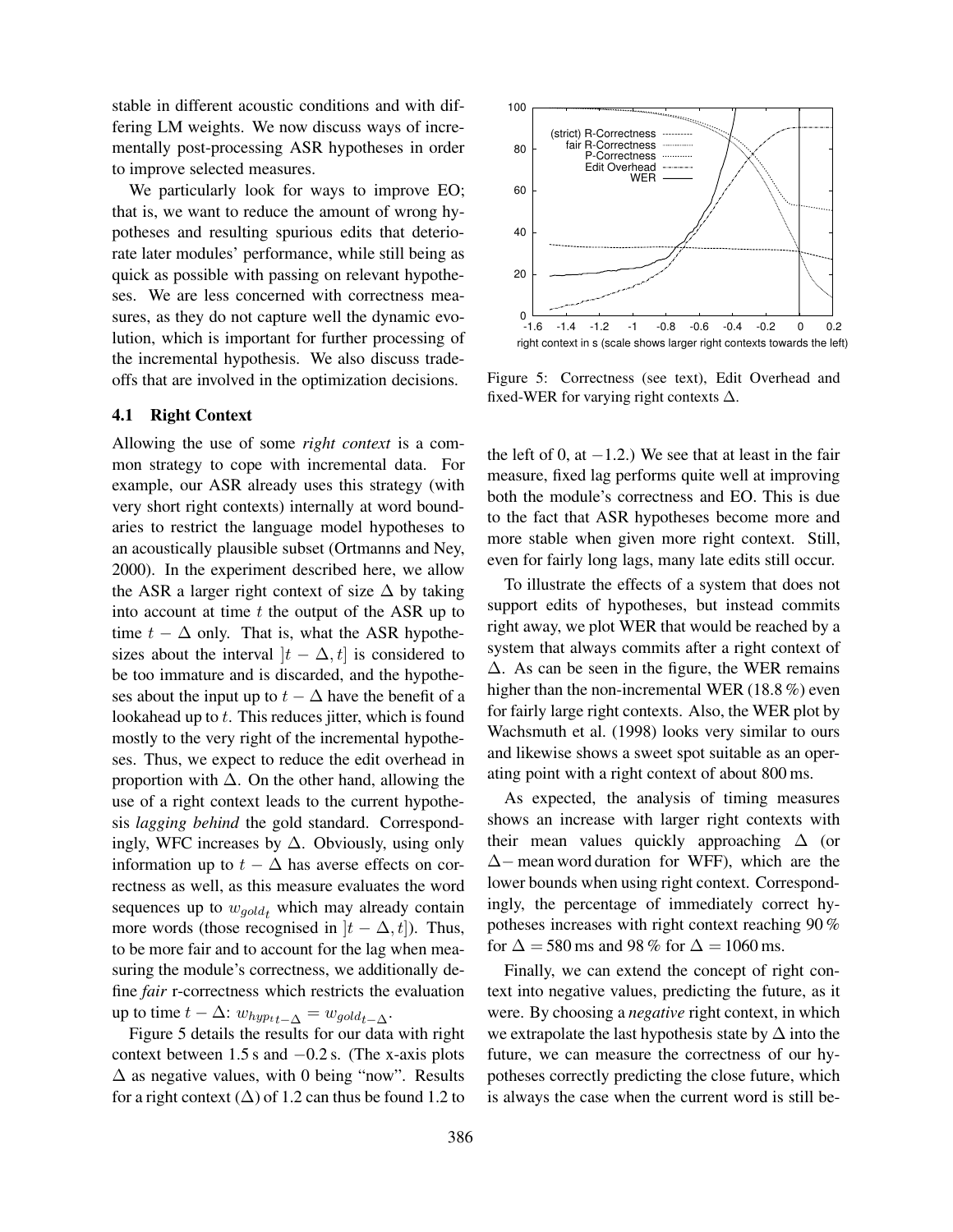ing spoken. The graph shows that 15 % of our hypotheses will still be correct 100 ms in the future and 10 % will still be correct for 170 ms. Unfortunately, there is little way to tell apart hypotheses that will survive and those which will soon be revised.

#### **4.2 Message Smoothing**

In the previous section we reduced wrong edit messages by avoiding most of the recognition jitter by allowing the ASR a right context of size  $\Delta$ , which directly hurt timing measures by roughly the same amount. In this section, we look at the sequence of partial hypotheses from the incremental ASR, using the dynamic properties as cues. We accomplish this by looking at the edit messages relative to the currently output word sequence. But instead of sending them to a consumer directly (updating the external word sequence), we require that an edit message be the result of  $N$  consecutive hypotheses. To illustrate the process with  $N = 2$  we return to figure 1. None of the words "an", "ein" or "zwar" would ever be output, because they are only present for one timeinterval each. Edit messages would be sent at the following times:  $\oplus$ (eins) at  $t_7$ ,  $\oplus$ (zwei) at  $t_{10}$  (only then is "zwei" the result of two consecutive hypotheses) and  $\oplus$ (drei) at  $t_{13}$ . While no words are revoked in the example, this still occurs when a revocation is consecutively hypothesized for N frames.

We get controversial results for this strategy, as can be seen in figure 6: The edit overhead falls rapidly, reaching 50 % (for each message necessary, there is one superfluous message) with only 110 ms (and correspondingly increasing WFC by the same time) and 10 % with 320 ms. The same thresholds are reached through the use of right context at 530 ms and 1150 ms respectively as shown in figure 5. Likewise, the prefix correctness improvements are better than with using right context, but the r-correctness is poor, even under the "fair" measure. We believe this is due to correct hypotheses being held back too long due to the hypothesis sequence being interspersed with wrong hypotheses (which only last for few consecutive hypotheses) which reset the counter until the add message (for the prevalent and potentially correct word) is sent.<sup>8</sup>



Figure 6: Correctness and Edit Overhead for varying smoothing lengths.

#### **5 Conclusions and Further Directions**

We have presented the problem of speech recognition for incremental systems, outlined requirements for incremental speech recognition and showed measures that capture how well an incremental ASR performs with regard to these measures. We discussed the measures and their implications in detail with our baseline system and showed that the incremental measures remain stable regardless of the specific ASR setting used.

Finally, we presented ways for the online postprocessing of incremental results, looking for ways to improve some of the measures defined, while hurting the other measures as little as possible. Specifically, we were interested in generating less wrong hypotheses at the cost of possible short delays. While using right context shows improvements with larger delays, using message smoothing seems especially useful for fast processing. We think these two approaches could be combined to good effect. Together with more elaborate confidence handling a system could quickly generate hypotheses and then refine the associated confidences over time. We will explore this in future work.

#### **Acknowledgments**

This work was funded by a DFG grant in the Emmy Noether programme. We wish to thank the anonymous reviewers for helpful comments.

<sup>&</sup>lt;sup>8</sup>This could be resolved by using some kind of majority smoothing instead of requiring a message to be the result of *all* consecutive hypotheses. We will investigate this in future work.